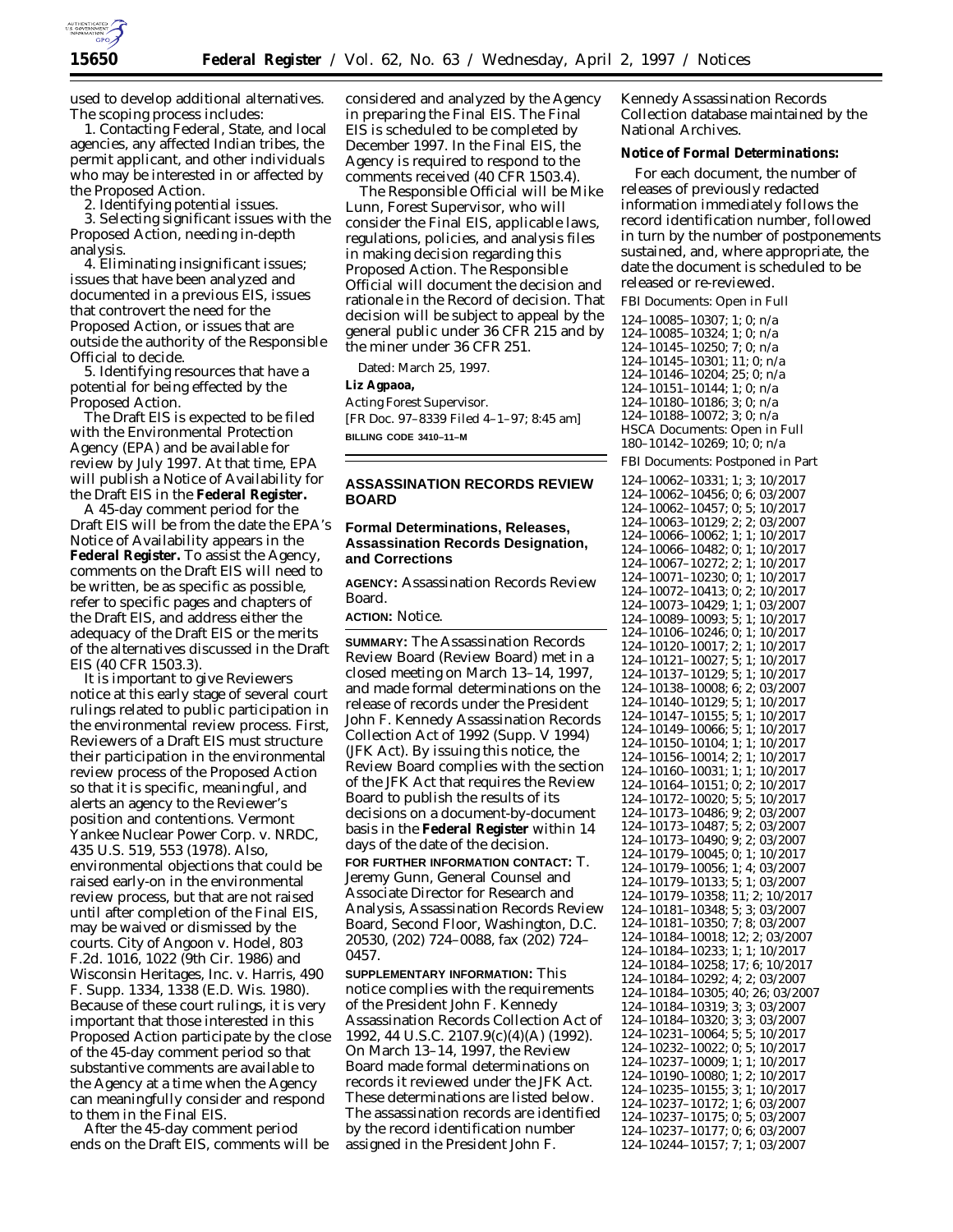۰

| 124-10245-10126; 6; 4; 03/2007<br>124-10247-10392; 9; 2; 03/2007                                           |
|------------------------------------------------------------------------------------------------------------|
|                                                                                                            |
|                                                                                                            |
|                                                                                                            |
| 124-10247-10393; 0; 12; 03/2007                                                                            |
| 124-10248-10288; 0; 4; 03/2007                                                                             |
| 124-10249-10327; 8; 2; 03/2007                                                                             |
| $124-10258-10186; 4; 2; 03/2007$<br>$124-10266-10034; 10; 2; 03/2007$<br>$124-10267-10477; 12; 8; 03/2007$ |
|                                                                                                            |
|                                                                                                            |
|                                                                                                            |
| $124 - 10267 - 10490$ ; 17; 5; 10/2017                                                                     |
|                                                                                                            |
| CIA Documents: Postponed in Part                                                                           |
| 104-10052-10135; 0; 23; 05/1997                                                                            |
| 104-10059-10049; 1; 2; 03/2007                                                                             |
|                                                                                                            |
| 104-10061-10121; 94; 63; 05/1997                                                                           |
| 104-10061-10163; 3; 3; 05/1997                                                                             |
| $104-10063-10008; 2; 2; 05/1997$                                                                           |
| 104-10063-10334; 11; 7; 03/2007                                                                            |
|                                                                                                            |
| 104-10063-10343; 7; 3; 03/2007<br>104-10065-10128; 7; 8; 03/2007                                           |
|                                                                                                            |
|                                                                                                            |
| 104-10066-10108; 6; 8; 03/2007<br>104-10066-10149; 7; 19; 03/2007                                          |
| 104-10067-10091; 1; 1; 05/1997                                                                             |
| 104-10067-10224; 0; 4; 12/2006                                                                             |
|                                                                                                            |
| 104-10067-10426; 39; 6; 03/2007                                                                            |
| 104-10068-10120; 8; 7; 03/2007                                                                             |
| 104-10068-10144; 37; 15; 05/1997                                                                           |
| 104-10068-10147; 2; 15; 03/2007                                                                            |
|                                                                                                            |
| <b>USSS Documents: Postponed in Part</b>                                                                   |
|                                                                                                            |
| 154-10002-10330; 3; 2; 10/2017                                                                             |
| HSCA Documents: Postponed in Part                                                                          |
|                                                                                                            |
| 180-10001-10166; 0; 1; 10/2017                                                                             |
|                                                                                                            |
| 180-10092-10304; 0; 1; 10/2017<br>180-10106-10006; 0; 1; 10/2017                                           |
| 180-10109-10350; 0; 6; 10/2017                                                                             |
| 180-10110-10145; 0; 2; 05/1997                                                                             |
| 180-10131-10000; 0; 1; 10/2017                                                                             |
| 180-10140-10072; 7; 16; 05/1997                                                                            |
| 180-10140-10073; 7; 15; 05/1997                                                                            |
|                                                                                                            |
|                                                                                                            |
| 180-10140-10130; 4; 2; 03/2007                                                                             |
| 180-10140-10152; 2; 2; 05/1997                                                                             |
| 180-10140-10170; 4; 2; 03/2007                                                                             |
|                                                                                                            |
| 180-10140-10187; 40; 5; 03/2007                                                                            |
| 180-10140-10308; 5; 1; 03/2007                                                                             |
| 180-10140-10309; 5; 1; 03/2007                                                                             |
| 180-10140-10310; 1; 1; 03/2007                                                                             |
|                                                                                                            |
| 180-10140-10311; 1; 1; 03/2007<br>180-10140-10312; 5; 1; 03/2007                                           |
| 180-10140-10313; 1; 1; 03/2007                                                                             |
|                                                                                                            |
| 180-10140-10314; 5; 1; 03/2007                                                                             |
| 180-10140-10345; 15; 7; 05/1997                                                                            |
| 180-10140-10363; 2; 4; 05/1997                                                                             |
| 180-10141-10161; 2; 3; 03/2007                                                                             |
| 180-10141-10173; 3; 1; 05/1997                                                                             |
| 180-10141-10194; 22; 25; 05/2001                                                                           |
| 180-10141-10196; 9; 12; 10/2017                                                                            |
|                                                                                                            |
| 180-10141-10200; 68; 3; 03/2007                                                                            |
| 180-10141-10201; 63; 3; 03/2007                                                                            |
| 180-10141-10202; 92; 3; 03/2007                                                                            |
| 180-10141-10211; 18; 6; 05/1997                                                                            |
| 180-10141-10220; 8; 12; 05/1997                                                                            |
| 180-10141-10222; 19; 2; 05/2001                                                                            |
|                                                                                                            |
| 180-10141-10233; 13; 5; 05/1997<br>180-10141-10234; 24; 24; 05/1997                                        |
|                                                                                                            |
| 180-10141-10235; 0; 4; 05/1997                                                                             |
| 180-10141-10240; 12; 9; 03/2007                                                                            |
| 180-10141-10245; 16; 6; 05/1997                                                                            |
| 180-10141-10258; 4; 1; 03/2007                                                                             |
| 180-10141-10259; 4; 1; 03/2007                                                                             |
| 180-10141-10263; 6; 1; 03/2007                                                                             |
|                                                                                                            |
| 180-10141-10272; 12; 1; 10/2017                                                                            |
| 180-10141-10279; 38; 1; 05/1997                                                                            |
| 180-10141-10281; 0; 3; 03/2007                                                                             |
| 180-10141-10282; 0; 2; 05/2001                                                                             |
| 180-10141-10317; 0; 1; 10/2017<br>180-10141-10444; 31; 6; 10/2017                                          |

| 180-10141-10451; 8; 4; 05/1997                                                                                                                                                                                                                 |
|------------------------------------------------------------------------------------------------------------------------------------------------------------------------------------------------------------------------------------------------|
|                                                                                                                                                                                                                                                |
| $180-10141-10497$ ; 0; 3; $10/2017$<br>$180-10141-10499$ ; 20; 2; $10/2017$                                                                                                                                                                    |
| $180-10142-10000$ ; 8; 2; $10/2017$<br>$180-10142-10015$ ; 69; 4; 05/1997                                                                                                                                                                      |
|                                                                                                                                                                                                                                                |
| $180-10142-10018$ ; 55; 4; 05/1997<br>180-10142-10025; 60; 4; 05/1997                                                                                                                                                                          |
|                                                                                                                                                                                                                                                |
| $180-10142-10038$ ; 63; 4; 05/1997<br>180-10142-10060; 31; 2; 10/2017                                                                                                                                                                          |
|                                                                                                                                                                                                                                                |
|                                                                                                                                                                                                                                                |
| $180-10142-10062; 18; 1; 10/2017$<br>$180-10142-10069; 11; 11; 05/1997$                                                                                                                                                                        |
|                                                                                                                                                                                                                                                |
| 180-10142-10077; 0; 2; 05/1997                                                                                                                                                                                                                 |
| 180-10142-10084; 16; 8; 05/1997                                                                                                                                                                                                                |
| 180-10142-10093; 5; 5; 05/2001                                                                                                                                                                                                                 |
|                                                                                                                                                                                                                                                |
| $180-10142-10103; 11; 4; 05/1997$<br>$180-10142-10110; 11; 13; 05/2001$<br>$180-10142-10111; 12; 6; 05/1997$                                                                                                                                   |
|                                                                                                                                                                                                                                                |
| $180-10142-10115; 8; 2; 03/2007$<br>$180-10142-10115; 8; 2; 03/2007$<br>$180-10142-10154; 2; 13; 03/2007$<br>$180-10142-10180; 0; 2; 05/1997$                                                                                                  |
|                                                                                                                                                                                                                                                |
|                                                                                                                                                                                                                                                |
|                                                                                                                                                                                                                                                |
| $180-10142-10182; 0; 3; 05/1997$<br>$180-10142-10182; 0; 3; 05/1997$<br>$180-10142-10184; 0; 1; 05/1997$<br>$180-10142-10185; 0; 25; 05/1997$                                                                                                  |
|                                                                                                                                                                                                                                                |
|                                                                                                                                                                                                                                                |
|                                                                                                                                                                                                                                                |
|                                                                                                                                                                                                                                                |
|                                                                                                                                                                                                                                                |
|                                                                                                                                                                                                                                                |
| $180-10142-10195; 6; 9; 03/2007\n180-10142-10196; 25; 8; 03/2007\n180-10142-10207; 0; 9; 05/1997\n180-10142-10209; 0; 1; 05/1997$                                                                                                              |
|                                                                                                                                                                                                                                                |
|                                                                                                                                                                                                                                                |
| $180-10142-10203$ , 0, 1, 0, 2; 05/1997<br>$180-10142-10211;$ 0; 2; 05/1997<br>$180-10142-10221;$ 12; 2; 05/1997<br>$180-10142-10223;$ 11; 2; 05/1997<br>$180-10142-10224;$ 16; 2; 05/1997                                                     |
|                                                                                                                                                                                                                                                |
|                                                                                                                                                                                                                                                |
| $180-10142-10228$ ; 7; 2; 10/2017<br>180-10142-10229; 6; 1; 10/2017                                                                                                                                                                            |
|                                                                                                                                                                                                                                                |
|                                                                                                                                                                                                                                                |
|                                                                                                                                                                                                                                                |
|                                                                                                                                                                                                                                                |
|                                                                                                                                                                                                                                                |
| $180-10142-10223, 0, 1, 10/2017$ $180-10142-10238, 5, 2, 10/2017$ $180-10142-10241, 3, 4, 10/2017$ $180-10142-10242, 6, 2, 05/1997$                                                                                                            |
|                                                                                                                                                                                                                                                |
| $180-10142-10251$ ; 19; 9; 03/2007<br>180-10142-10253; 14; 4; 05/1997                                                                                                                                                                          |
| $180-10142-10260; 0; 2; 10/2017$<br>$180-10142-10270; 20; 3; 03/2007$                                                                                                                                                                          |
|                                                                                                                                                                                                                                                |
| $180-10142-10279; 7; 1; 03/2007$<br>$180-10142-10280; 1; 1; 03/2007$                                                                                                                                                                           |
|                                                                                                                                                                                                                                                |
| $180 - 10142 - 10281$ ; 2; 1; 03/2007<br>180-10142-10283; 29; 4; 03/2007                                                                                                                                                                       |
|                                                                                                                                                                                                                                                |
| $180-10142-10284; 1; 2; 03/2007$<br>180-10142-10294; 10; 1; 03/2007<br>180-10142-10300; 5; 1; 0.5/1997<br>180-10142-10300; 5; 1; 0.67/9001                                                                                                     |
|                                                                                                                                                                                                                                                |
|                                                                                                                                                                                                                                                |
|                                                                                                                                                                                                                                                |
| 17; 6; 05/2001                                                                                                                                                                                                                                 |
| $180-10142-10294; \ 180-10142-10300; \ 180-10142-10301; \ 180-10142-10333; \ 180-10142-10353; \ 180-10142-10358; \ 180-10142-10386; \$<br>1; 2; 03/2007<br>7; 7; 03/2007                                                                       |
|                                                                                                                                                                                                                                                |
| 18; 10; 05/1997                                                                                                                                                                                                                                |
| 1; 2; 10/2017                                                                                                                                                                                                                                  |
| $180-10142-10360,$<br>$180-10142-10496;$<br>$180-10143-10024;$<br>$180-10143-10025;$<br>5; 6; 03/2007                                                                                                                                          |
| 1;<br>13; 05/2001                                                                                                                                                                                                                              |
| 0: 5: 05/1997                                                                                                                                                                                                                                  |
| 0; 6; 05/1997                                                                                                                                                                                                                                  |
|                                                                                                                                                                                                                                                |
|                                                                                                                                                                                                                                                |
|                                                                                                                                                                                                                                                |
| $180-10143-10027$ ; 0; 4; 05/1997<br>$180-10143-10027$ ; 0; 4; 05/1997<br>$180-10143-10029$ ; 0; 1; 05/1997<br>$180-10143-10030$ ; 0; 2; 05/1997<br>$180-10143-10032$ ; 0; 2; 05/1997                                                          |
|                                                                                                                                                                                                                                                |
| $180-10143-10032$ ; 0, 2, 03/1997<br>$180-10143-10036$ ; 0; 5; 05/1997<br>$180-10143-10055$ ; 0; 3; 05/1997<br>$180-10143-10062$ ; 0; 2; 05/1997<br>$180-10143-10064$ ; 0; 2; 05/1997                                                          |
|                                                                                                                                                                                                                                                |
|                                                                                                                                                                                                                                                |
|                                                                                                                                                                                                                                                |
| $180 - 10143 - 10071$ ;<br>180-10143-10073;<br>$17; 14; 05/1997$ $10; 1; 05/1997$                                                                                                                                                              |
|                                                                                                                                                                                                                                                |
|                                                                                                                                                                                                                                                |
| $180-10143-10080$ ; 5; 4; 03/2007<br>180-10143-10082; 20; 33; 05/1997                                                                                                                                                                          |
|                                                                                                                                                                                                                                                |
|                                                                                                                                                                                                                                                |
|                                                                                                                                                                                                                                                |
|                                                                                                                                                                                                                                                |
|                                                                                                                                                                                                                                                |
| $180-10143-10083$ ; $50, 35, 05/1997$<br>$180-10143-10083$ ; $52; 4; 05/1997$<br>$180-10143-10088$ ; $22; 4; 03/2007$<br>$180-10143-10090$ ; $68; 25; 05/1997$<br>$180-10143-10090$ ; $68; 25; 05/1997$<br>$180-10143-10091$ ; $22; 16; 05/19$ |

| 180–10143–10092; 6; 2; 03/2007              |
|---------------------------------------------|
| 180-10143-10096; 17; 2; 10/2017             |
| 180-10143-10098; 1; 3; 05/1997              |
| 180-10143-10099; 13; 19; 05/1997            |
| 180-10143-10100; 4; 3; 05/1997              |
| 180-10143-10102; 10; 3; 05/1997             |
| 180-10143-10103; 40; 19; 05/1997            |
| 180-10143-10104; 3; 2; 05/1997              |
|                                             |
| 180-10143-10105; 1; 15; 05/1997             |
| NSA Documents: Postponed in Part:           |
| 144-10001-10058; 9; 9; 10/2017              |
|                                             |
| CIA Documents: Postponed in Full (NBR)      |
| 104-10063-10024; 0; 1; 10/2017              |
| 104-10063-10043; 0; 1; 10/2017              |
| 104-10063-10048; 0;1; 10/2017               |
| 104-10063-10069; 0; 1; 10/2017              |
| 104-10063-10073; 0; 1; 10/2017              |
| 104-10063-10142; 0; 1; 10/2017              |
| 104-10063-10143; 0; 1; 10/2017              |
|                                             |
| 104-10063-10155; 0; 1; 10/2017              |
| 104-10063-10159; 0; 1; 10/2017              |
| 104-10063-10191; 0; 1; 10/2017              |
| 104-10063-10192; 0; 1; 10/2017              |
| 104-10063-10193; 0; 1; 10/2017              |
| 104-10063-10194; 0; 1; 10/2017              |
| 104-10063-10196; 0; 1; 10/2017              |
| 104-10063-10199; 0; 1; 10/2017              |
| 104-10063-10200; 0; 1; 10/2017              |
| 104-10063-10202; 0; 1; 10/2017              |
| 104-10063-10203; 0; 1; 10/2017              |
| 104-10063-10204; 0; 1; 10/2017              |
| 104-10063-10220; 0; 1; 10/2017              |
| 104-10063-10223; 0; 1; 10/2017              |
| 104-10063-10355; 0; 1; 10/2017              |
| 104-10063-10357; 0; 1; 10/2017              |
| 104-10063-10375; 0; 1; 10/2017              |
|                                             |
|                                             |
| 104-10063-10376; 0; 1; 10/2017              |
| 104-10063-10377; 0; 1; 10/2017              |
| 104-10063-10378; 0; 1; 10/2017              |
| 104-10063-10379; 0; 1; 10/2017              |
| 104-10063-10386; 0; 1; 10/2017              |
|                                             |
| <b>Notice of Additional Releases:</b>       |
|                                             |
| After consultation with appropriate         |
| Federal agencies, the Review Board          |
| announces that the following Federal        |
| Bureau of Investigation records are now     |
| being opened in full: 124-10002-10168;      |
|                                             |
| 124-10002-10387; 124-10005-10020;           |
| 124–10005–10499; 124–10006–10010;           |
| 124-10006-10469;<br>$124 - 10011 - 10494$ ; |
| 124-10022-10008;<br>124-10023-10247;        |
| 124-10023-10251;<br>124-10023-10255;        |
|                                             |
| 124-10023-10259;<br>124-10023-10261;        |
| 124-10023-10265;<br>124-10023-10296;        |
| 124-10023-10314;<br>124-10024-10272;        |
| 124-10024-10310;<br>124-10025-10268;        |
| 124-10027-10141;<br>124-10029-10266;        |
| 124-10029-10364;<br>124-10029-10371;        |
|                                             |
| 124-10029-10375;<br>124-10035-10154;        |
| 124-10035-10243;<br>124-10035-10370;        |
| 124-10035-10374;<br>124-10035-10393;        |
| 124-10053-10362;<br>124-10055-10005;        |
| $124 - 10058 - 10421$ ;<br>124-10058-10422; |
| 124-10060-10169;<br>124-10061-10006;        |
|                                             |
| 124-10062-10403;<br>124-10062-10480;        |
| 124-10062-10481;<br>124-10069-10170;        |
| 124-10071-10171;<br>124-10072-10025;        |
| 124-10073-10312;<br>$124 - 10073 - 10431$ ; |
| 124-10073-10433;<br>124-10078-10476;        |
| 124-10079-10231; 124-10079-10362;           |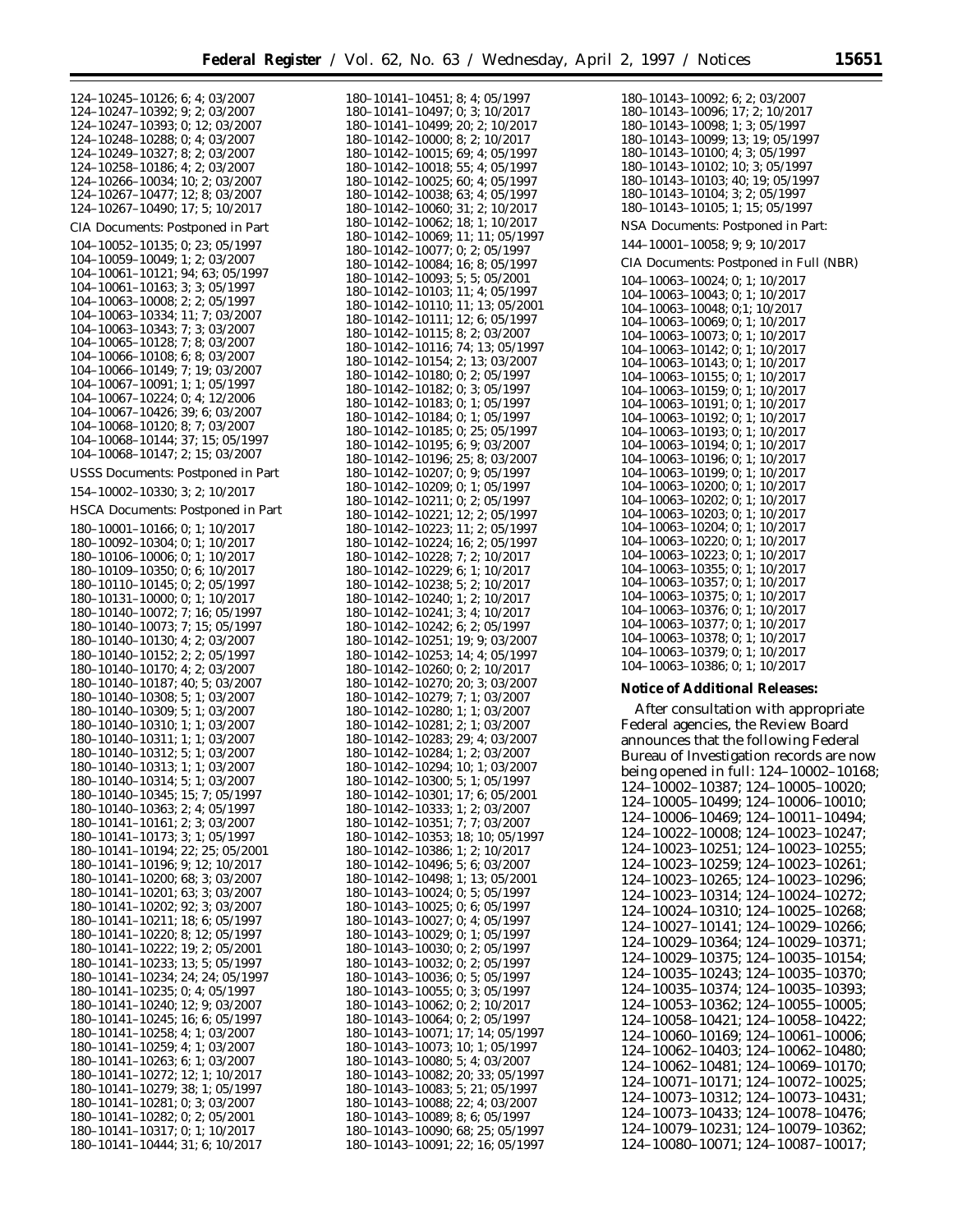| 124-10087-10019; 124-10087-10022;                                       | 180-10070-10487; 180-10073-10044;                                      |
|-------------------------------------------------------------------------|------------------------------------------------------------------------|
| 124-10089-10049; 124-10089-10195;                                       | 180-10074-10434; 180-10075-10032;                                      |
| 124-10091-10013; 124-10106-10082;                                       | 180-10075-10033; 180-10075-10374;                                      |
| 124-10115-10063; 124-10129-10295;                                       | 180-10075-10434; 180-10075-10435;                                      |
| 124-10133-10085; 124-10133-10088;                                       | 180-10075-10436; 180-10075-10437;                                      |
| 124-10140-10207; 124-10144-10051;                                       | 180-10076-10311; 180-10076-10312;                                      |
| 124-10144-10088; 124-10144-10089;                                       | 180-10076-10413; 180-10076-10414;                                      |
| 124-10148-10043; 124-10150-10382;                                       | 180-10077-10033; 180-10080-10182;                                      |
| 124-10151-10111; 124-10151-10276;                                       | 180-10082-10064; 180-10083-10130;                                      |
| 124-10152-10025; 124-10152-10038;                                       | 180-10085-10090; 180-10085-10215;                                      |
| 124-10152-10045; 124-10155-10277;<br>124-10156-10299; 124-10158-10019;  | 180-10085-10227; 180-10085-10257;                                      |
| 124-10158-10062; 124-10160-10025;                                       | 180-10085-10267; 180-10085-10268;                                      |
| 124-10162-10026; 124-10162-10028;                                       | 180-10085-10294; 180-10086-10250;                                      |
| 124-10162-10029; 124-10162-10031;                                       | 180-10088-10058; 180-10088-10067;<br>180-10088-10103; 180-10088-10133; |
| 124-10162-10421; 124-10163-10126;                                       | 180-10089-10374; 180-10090-10175;                                      |
| 124-10163-10131; 124-10163-10132;                                       | 180-10090-10199; 180-10090-10221;                                      |
| 124-10163-10136; 124-10163-10137;                                       | 180-10090-10287; 180-10090-10288;                                      |
| 124-10163-10138; 124-10163-10371;                                       | 180-10090-10336; 180-10090-10366;                                      |
| 124-10167-10179; 124-10169-10062;                                       | 180-10092-10016; 180-10092-10074;                                      |
| 124-10170-10015; 124-10173-10369;                                       | 180-10092-10119; 180-10092-10120;                                      |
| 124-10174-10084; 124-10174-10177;                                       | 180-10092-10127; 180-10092-10149;                                      |
| 124-10175-10003; 124-10175-10086;                                       | 180-10092-10271; 180-10092-10272;                                      |
| 124-10175-10186; 124-10180-10291;                                       | 180-10096-10287; 180-10096-10407;                                      |
| 124-10181-10006; 124-10181-10036;<br>124-10181-10039; 124-10181-10354;  | 180-10096-10411; 180-10096-10413;                                      |
| 124-10182-10160; 124-10182-10443;                                       | 180-10096-10463; 180-10097-10491;                                      |
| 124-10182-10444; 124-10183-10288;                                       | 180-10097-10495; 180-10099-10445;                                      |
| 124-10184-10283; 124-10184-10289;                                       | 180-10099-10452; 180-10100-10256;                                      |
| 124-10184-10291; 124-10187-10203;                                       | 180-10101-10354; 180-10101-10355;                                      |
| 124-10187-10204; 124-10191-10116;                                       | 180-10101-10366; 180-10101-10367;                                      |
| 124-10230-10439; 124-10230-10453;                                       | 180-10101-10368; 180-10102-10050;                                      |
| 124-10230-10489; 124-10232-10146;                                       | 180-10103-10432; 180-10103-10433;                                      |
| 124-10233-10410; 124-10233-10439;                                       | 180-10103-10434; 180-10103-10435;                                      |
| 124-10236-10187; 124-10238-10276;                                       | 180-10103-10436; 180-10103-10437;<br>180-10103-10438; 180-10103-10439; |
| 124-10239-10202; 124-10239-10214;                                       | 180-10103-10440; 180-10103-10441;                                      |
| 124-10240-10495; 124-10241-10411;                                       | 180-10103-10442; 180-10103-10443;                                      |
| 124-10244-10339; 124-10244-10495;                                       | 180-10103-10444; 180-10103-10445;                                      |
| 124-10245-10002; 124-10245-10462;                                       | 180-10103-10446; 180-10103-10447;                                      |
| 124-10247-10391; 124-10247-10412;<br>124-10248-10337; 124-10250-10106;  | 180-10103-10448; 180-10103-10449;                                      |
| 124-10250-10147; 124-10250-10149;                                       | 180-10103-10450; 180-10103-10451;                                      |
| 124-10250-10154; 124-10250-10155;                                       | 180-10103-10452; 180-10103-10453;                                      |
| 124-10252-10066; 124-10252-10102;                                       | 180-10103-10454; 180-10103-10455;                                      |
| 124-10254-10246; 124-10255-10074;                                       | 180-10103-10470; 180-10103-10490;                                      |
| 124-10256-10332; 124-10257-10066;                                       | 180-10103-10491;180-10104-10286;                                       |
| 124-10258-10025; 124-10258-10152;                                       | 180-10104-10287; 180-10104-10288;                                      |
| $124 - 10258 - 10158$ ; $124 - 10262 - 10031$ ;                         | 180-10105-10159; 180-10105-10281;                                      |
| 124-10262-10071; 124-10263-10362;                                       | 180-10105-10282; 180-10105-10283;                                      |
| 124-10263-10382; 124-10265-10337;                                       | 180-10105-10288; 180-10105-10295;                                      |
| 124-10269-10310; 124-10271-10086;                                       | 180-10105-10296; 180-10105-10298;                                      |
| 124-10272-10095; 124-10273-10372;                                       | 180-10105-10299; 180-10105-10303;                                      |
| 124-10273-10376; 124-10274-10285;                                       | 180-10105-10310; 180-10105-10312;                                      |
| 124-10274-10319; 124-10274-10322<br>After consultation with appropriate | 180-10105-10416; 180-10106-10224;<br>180-10107-10498; 180-10108-10148; |
| Federal agencies, the Review Board                                      | 180-10108-10149; 180-10108-10268;                                      |
| announces that the following House                                      | 180-10108-10348; 180-10109-10467;                                      |
| Select Committee on Assassination                                       | 180-10109-10472; 180-10112-10053;                                      |
| records are now being opened in full:                                   | 180-10112-10067; 180-10112-10453;                                      |
| 180-10001-10026: 180-10001-10162:                                       | 180-10112-10469; 180-10112-10474;                                      |

180–10001–10163; 180–10001–10164; 180–10001–10165; 180–10070–10421; 180–10070–10423; 180–10070–10424; 180–10070–10425; 180–10070–10469;

180–10074–10434; 180–10075–10032; 180–10075–10033; 180–10075–10374; 180–10075–10434; 180–10075–10435; 180–10075–10436; 180–10075–10437; 180–10076–10311; 180–10076–10312; 180–10076–10413; 180–10076–10414; 180–10077–10033; 180–10080–10182; 180–10082–10064; 180–10083–10130; 180–10085–10090; 180–10085–10215; 180–10085–10227; 180–10085–10257; 180–10085–10267; 180–10085–10268; 180–10085–10294; 180–10086–10250; 180–10088–10058; 180–10088–10067; 180–10088–10103; 180–10088–10133; 180–10089–10374; 180–10090–10175; 180–10090–10199; 180–10090–10221; 180–10090–10287; 180–10090–10288; 180–10090–10336; 180–10090–10366; 180–10092–10016; 180–10092–10074; 180–10092–10119; 180–10092–10120; 180–10092–10127; 180–10092–10149; 180–10092–10271; 180–10092–10272; 180–10096–10287; 180–10096–10407; 180–10096–10411; 180–10096–10413; 180–10096–10463; 180–10097–10491; 180–10097–10495; 180–10099–10445; 180–10099–10452; 180–10100–10256; 180–10101–10354; 180–10101–10355; 180–10101–10366; 180–10101–10367; 180–10101–10368; 180–10102–10050; 180–10103–10432; 180–10103–10433; 180–10103–10434; 180–10103–10435; 180–10103–10436; 180–10103–10437; 180–10103–10438; 180–10103–10439; 180–10103–10440; 180–10103–10441; 180–10103–10442; 180–10103–10443; 180–10103–10444; 180–10103–10445; 180–10103–10446; 180–10103–10447; 180–10103–10448; 180–10103–10449; 180–10103–10450; 180–10103–10451; 180–10103–10452; 180–10103–10453; 180–10103–10454; 180–10103–10455; 180–10103–10470; 180–10103–10490; 180–10103–10491;180–10104–10286; 180–10104–10287; 180–10104–10288; 180–10105–10159; 180–10105–10281; 180–10105–10282; 180–10105–10283; 180–10105–10288; 180–10105–10295; 180–10105–10296; 180–10105–10298; 180–10105–10299; 180–10105–10303; 180–10105–10310; 180–10105–10312; 180–10105–10416; 180–10106–10224; 180–10107–10498; 180–10108–10148; 180–10108–10149; 180–10108–10268; 180–10108–10348; 180–10109–10467; 180–10109–10472; 180–10112–10053; 180–10112–10067; 180–10112–10453; 180–10112–10469; 180–10112–10474; 180–10115–10015; 180–10115–10024; 180–10115–10025; 180–10117–10017; 180–10117–10018; 180–10117–10068; 180–10119–10196; 180–10119–10242

After consultation with appropriate Federal agencies, the Review Board announces that the following Ford Library records are now being opened in full: 178–10002–10034; 178–10002– 10204; 178–10002–10263; 178–10002– 10315; 178–10002–10381; 178–10002– 10392; 178–10002–10392; 178–10002– 10479; 178–10003–10159; 178–10003– 10161; 178–10003–10171; 178–10003– 10281; 178–10003–10282; 178–10003– 10283; 178–10003–10284; 178–10003– 10287; 178–10003–10290; 178–10003– 10291; 178–10003–10292; 178–10003– 10293; 178–10003–10324; 178–10003– 10364; 178–10003–10381; 178–10003– 10382; 178–10003–10383; 178–10003– 10422; 178–10003–10425; 178–10003– 10428; 178–10003–10463; 178–10003– 10467; 178–10003–10472; 178–10004– 10001; 178–10004–10004; 178–10004– 10007; 178–10004–10010; 178–10004– 10012; 178–10004–10015; 178–10004– 10018; 178–10004–10031; 178–10004– 10033; 178–10004–10058; 178–10004– 10062; 178–10004–10063; 178–10004– 10064; 178–10004–10065; 178–10004– 10066; 178–10004–10067; 178–10004– 10078; 178–10004–10084; 178–10004– 10126; 178–10004–10186; 178–10004– 10208; 178–10004–10209; 178–10004– 10236; 178–10004–10236; 178–10004– 10287

# **Notice of Assassination Records Designation**

*Designation:* On March 13–14, 1997, the Assassination Records Review Board designated the following United States Secret Service materials assassination records: Documents from the Protective Research Section files on Abraham Bolden (12 pages), and Pedro Diaz Lanz (49 pages); testimony of USSS Chief James J. Rowley and Assistant Director Thomas J. Kelley before the National Commission on the Causes and Prevention of Violence (132 pages); correspondence between the USSS and the Senate Select Committee on Intelligence and the House Select Committee on Assassinations; a file from the USSS New York Field Office (202 pages); documents from the Office of Investigation (31 pages); a classified document logbook, 1961–1965 (12 pages); documents from the personnel files of USSS Agents. The Review Board examined other documents from Protective Research Section files, which it found not to be relevant to understanding the assassination of President Kennedy.